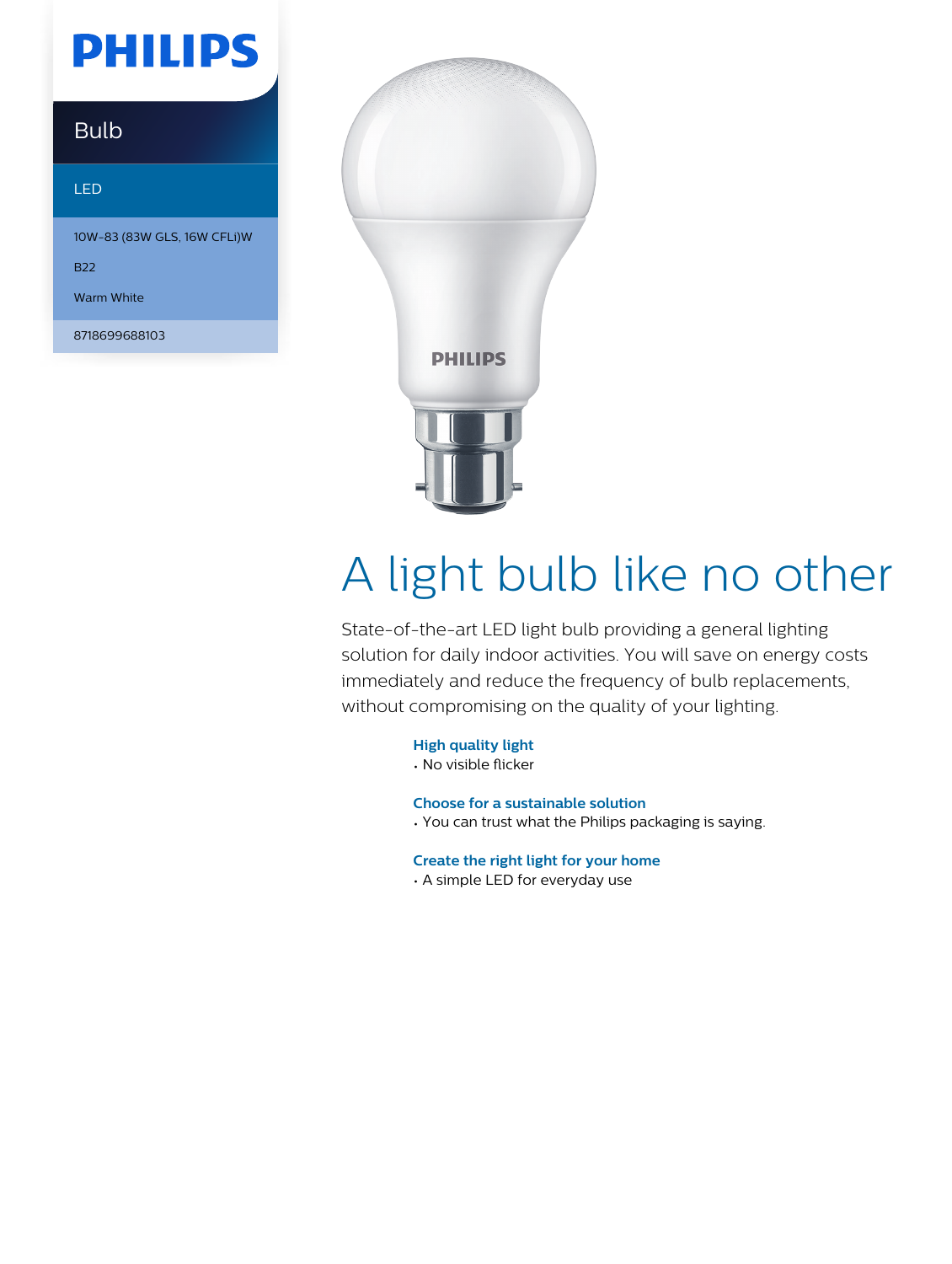### **Highlights**

#### **No visible flicker**

When your light flickers in quick succession it could be hard on the eyes, cause headaches, and even set off an attack for those with photosensitive epilepsy. It's both unpleasant and unnecessary. LEDs can flicker because of their rapid response to the driver current. However, because

Philips LEDs are designed so that variations in your driver current's output are minimized, they eliminate the factors that cause flicker. So, you won't see it, not even a hint.

#### **No UV or IR**

The beam of light is free of infra-red meaning no heat is radiated, and no ultra-violet light means that fabric and items under this light wonφηt fade.

#### **A Simple LED for Everyday Use**

The Philips everyday LED is the perfect bulb for your basic lighting needs. It provides the beautiful light and dependable performance you expect from Philips LED at an affordable price.

### Specifications

#### **Bulb characteristics**

- Dimmable: No
- Intended use: Indoor
- Lamp shape: Non directional bulb
- Socket: B22
- Technology: LED
- Type of glass: Frosted

#### **Bulb dimensions**

- Height: 11 cm
- Weight: 0.04 kg
- Width: 6 cm

#### **Durability**

- Average life (at 2.7 hrs/day): 15 year(s)
- Lumen maintenance factor: 70%
- Nominal lifetime: 15,000 hour(s)
- Number of switch cycles: 50,000

#### **Light characteristics**

- Beam angle: 200 degree(s)
- Color consistency: 6SDCM
- Color rendering index (CRI): 90
- Color temperature: 3000 K
- Light Color Category: Warm White
- Nominal luminous flux: 1020 lumen
- Starting time: <0.5 s
- Warm-up time to 60% light: Instant full light
- Color Code: 930 | CCT of 3000K

#### **Miscellaneous**

• EyeComfort: Yes

#### **Other characteristics**

- Lamp current: 85 mA
- $\cdot$  Efficacy: 102 lm/W

#### **Packaging information**

- EAN: 8718699688103
- EOC: 871869968810300
- Product title: LEDBulb 10W B22 930 230V 2PF/3 AU

#### **Power consumption**

- Power factor: 0.5
- Voltage: 220-240 V
- Wattage: 10 W
- Wattage equivalent: 83 W

#### **Product dimensions & weight**

• Length: 11 cm

#### **Rated values**

- Rated beam angle: 200 degree(s)
- Rated lifetime: 15,000 hour(s)
- Rated luminous flux: 1020 lumen
- Rated power: 10 W

#### **Technical specifications**

• Frequency: 50-60 Hz